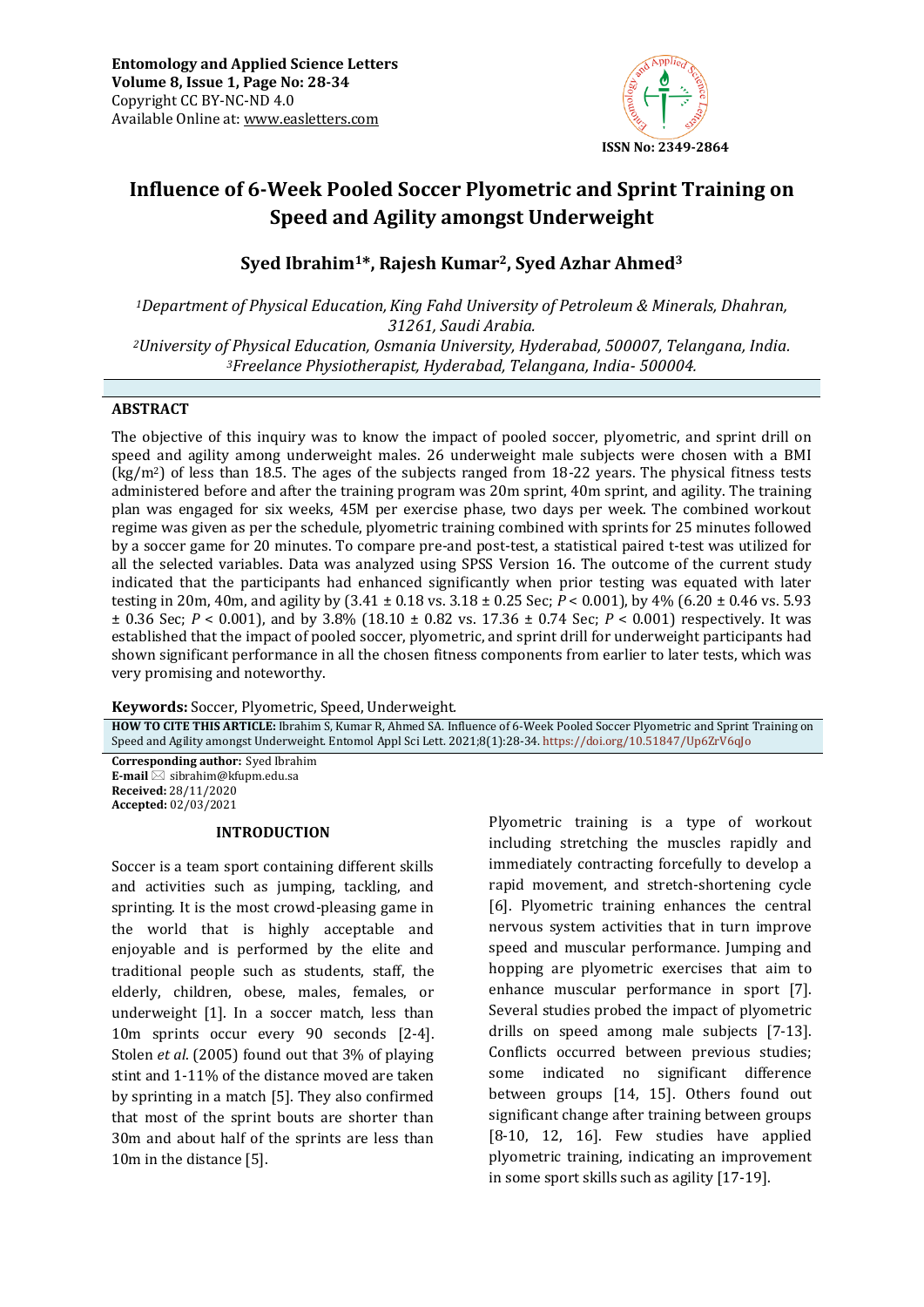The successful performance of sprinting is one of the main contributors in many sports. Ross *et al*. (2009) and Markovic *et al*. (2007) indicated that sprinting contains three phases; acceleration stage, maximum period, and deceleration time [12, 20]. The hip and the knee extensors contracted explosively to accelerate speed are the main body parts contributing to the acceleration phase [12, 20]. The hip and the ankle extensors are the utmost utilized portion of the body in the maximum phase [21, 22]. Few studies confirmed that no training effects were observed between groups after sprint training, at 20m sprint time among male subjects [16]. One study showed significant differences between groups after sprint training at 20m sprint time by 3.1% [12]. Kumar (2015) and Markovic *et al*. (2007) found out substantial changes among groups in the agility test after sprint training by 1.5% and 4.3%, respectively [6, 12]. An investigation probed the influence of 6-weeks pooled plyometric and sprint exercise on 30m sprints among youth male soccer players at the national level [23]. They indicated no significant differences between groups at 30m sprint time after training.

A person considers underweight if his BMI is below 18.5 kg/m<sup>2</sup> [24]. Underweight is a wellbeing issue linked with certain medical conditions, including malnutrition, hyperthyroidism [25], cancer [\[26\]](http://www.cancer.org/Cancer/CancerBasics/signs-and-symptoms-of-cancer), tuberculosis [27], T.B, diabetes, HIV/Aids, and depression. Underweight individuals did not get the appropriate attention from the researchers and the scientists [28-30]. In our investigation and review process, we had not found a single study on the influence of 6-weeks pooled soccer, plyometric, and sprint exercise for speed and agility for underweight male participants. The objective of this examination was to know the influence of pooled soccer, plyometric, and sprint exercise on speed and agility amongst underweight males.

# **MATERIALS AND METHODS**

# *Subjects*

A group of 26 male underweight students from KFUPM, aged between 18 to 22 years partook in this research work as participants. The selection of subjects depends on a BMI less than 18.5 kg/m2. The subjects were educated not to perform any soccer game, plyometric, and sprint exercise outside this study. All subjects were encouraged to apply sprint training with maximum speed and the plyometric exercises with maximum height and short foot contact time. Subjects were asked to land on their tosses when landing. Besides, subjects were given guidelines to retain their daily nutritional intake to the end of the study. All subject's questions were answered and the procedures, the threats, and the gains allied with the investigation were explained.

# *Procedures*

Before the start of training, subjects were weighed on (Balance- Seca -Germany) to the nearest 0.1 kg in their shorts and shirt. Stadiometer was used to measure the height close to a cm. The four sites on the body that constituted the biceps, triceps, abdominal, and subscapular were selected to measure the skin folds with the help of a Harpenden Skinfold caliper [31]. Fat-free mass was estimated by multiplying the body mass of % body fat then deducting the outcome from the figures of body weight. Body Mass Index was estimated by dividing the body weight (in kg) over the height (in m2). The adaptation phase took place before one week of the start of testing to familiarize subjects with the testing, and the procedures of training. The training program was employed for 6 weeks, 2 days each week for 45M per training session. Plyometric training combined with sprints performed for 25 minutes and followed by a soccer game for 20 minutes. Physical fitness tests such as 20m sprint, 40m sprint, and agility were performed before and after training. The physical characteristics; age, height (H), Body Mass (BM), Body Mass Index (BMI), % Body Fat (%BF), Free Fat Mass (FFM) were also estimated at the start and conclusion of the training. The plyometric exercises that were used in the training program were three; single-leg hops, double leg hops, and frog jump. All subjects were demonstrated to apply the three drills (5 reps x 3 sets) in the W 1 and then increase it to (10 reps x 3 sets) in the W 5. In the preceding week of the exercise, the load and volume were decreased for reducing stress in muscles before the post-assessment tests (4 reps x 2 sets). After each set of plyometric and sprinting exercises, a resting period was given to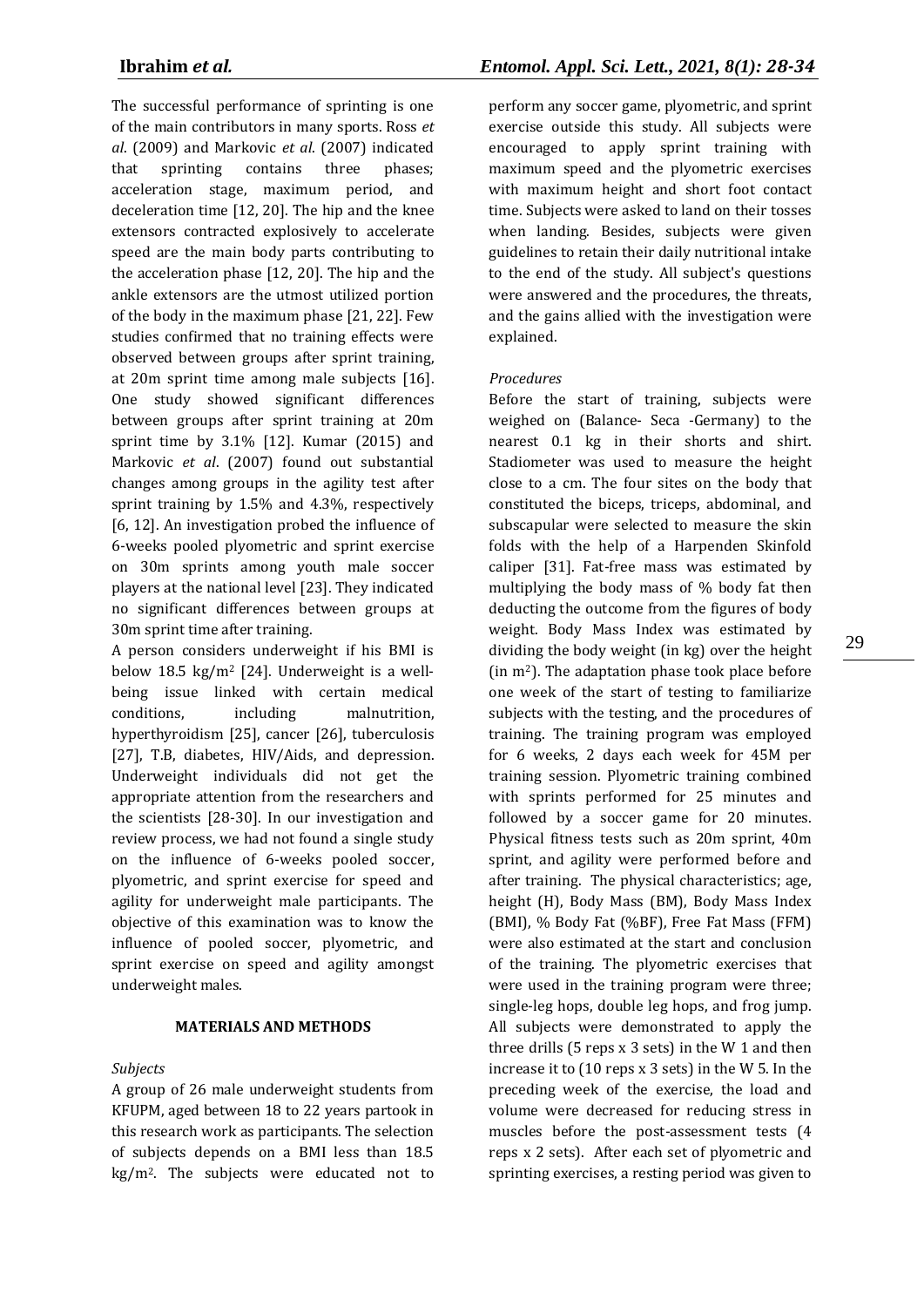*Data analysis*

all subjects in which ranged between 30 – 60 seconds and 60 – 120 seconds between combined drills. The sprinting was performed immediately following each plyometric drill for 40m (double leg hops x 3 sets), 30m (single leg hops x 3 sets), and 20m (frog jumps x 3 sets).

Data was analyzed using mean, SD, and t-test (paired) to match the start and end measures for all physical characteristics and fitness test variables for all subjects. The significance level was  $P < 0.05$ . Calculation of the data was completed by utilizing SPSS (Version 16, SPSS).

### **RESULTS AND DISCUSSION**

| <b>Table 1.</b> The Physical Characteristics (mean $\pm$ SD) Calculated at Start and the End of Exercise Regime |    |              |                                                    |                   |  |
|-----------------------------------------------------------------------------------------------------------------|----|--------------|----------------------------------------------------|-------------------|--|
| Components                                                                                                      | N  | <b>Tests</b> | <b>Underweight Training Group</b><br>$Mean \pm SD$ | $Sig. (2-tailed)$ |  |
| Age $(y)$                                                                                                       | 26 | Pre          | $18.50 \pm 0.51$                                   |                   |  |
| Height (cm)                                                                                                     | 26 | Pre          | $171 \pm 0.05$                                     |                   |  |
| Body Mass (kg)                                                                                                  | 26 | Pre          | $50.63 \pm 4.61$                                   | P < 0.001         |  |
|                                                                                                                 | 26 | Post         | $52.94 \pm 4.90$                                   |                   |  |
| BMI (kg/m <sup>2</sup> )                                                                                        | 26 | Pre          | $17.06 \pm 1.11$                                   | P < 0.001         |  |
|                                                                                                                 | 26 | Post         | $17.92 \pm 1.34$                                   |                   |  |
| Body Fat (%)                                                                                                    | 25 | Pre          | $9.60 \pm 2.56$                                    | P > 0.05          |  |
|                                                                                                                 | 25 | Post         | $9.98 \pm 3.04$                                    |                   |  |
| Free Fat Mass (kg)                                                                                              | 25 | Pre          | $45.48 \pm 3.83$                                   | P < 0.001         |  |
|                                                                                                                 | 25 | Post         | $47.27 \pm 3.62$                                   |                   |  |

Pre: start of training, Post: end of the training, N: number of subjects, SD: standard deviation, kg: kilograms, Sig: significant ( $P < 0.05$ ),  $P > 0.05$ : not significant

It can be seen from **Table 1** that underweight subjects increased their BM significantly after training by  $4.5\%$  (50.63 ± 4.61 vs. 52.94 ± 4.90 kg;  $P < 0.001$ ) when the end-test was equated with start-test. A noteworthy rise in BMI after training by 5% (17.06  $\pm$  1.11 to 17.92  $\pm$  1.34 kg/m2; *P* < 0.001) was shown in **Table 1**. There

are also significant increases in FFM after training by 3.9% (45.48 ± 3.83 to 47.27 ± 3.62 kg;  $P < 0.001$ ) from pre- to post-test. The %BF showed no change after training  $(9.60 \pm 2.56)$  to 9.98 ± 3.04 %; *P* > 0.05) when the start-test mean value was compared with an end-test.

| <b>Table 2.</b> Represents Two Speed Distances Calculated at the Degmining and Concrusion of the Test |    |       |                            |                   |  |  |
|-------------------------------------------------------------------------------------------------------|----|-------|----------------------------|-------------------|--|--|
| Components                                                                                            | N  | Tests | Underweight Training Group | $Sig. (2-tailed)$ |  |  |
|                                                                                                       |    |       | $Mean + SD$                |                   |  |  |
| 20m Sprint (Seconds)                                                                                  | 26 | Pre   | $3.41 + 0.18$              | P < 0.001         |  |  |
|                                                                                                       | 26 | Post  | $3.17 + 0.25$              |                   |  |  |
| 40m Sprint (Seconds)                                                                                  | 24 | Pre   | $6.19 \pm 0.45$            | P < 0.001         |  |  |
|                                                                                                       | 24 | Post  | $5.92 + 0.35$              |                   |  |  |

**Table 2.** Represents Two Speed Distances Calculated at the Beginning and Conclusion of the Test

Pre: before training, Post: after training; SD: Sig: significant (P < 0.05), N; the number of subjects, m: meter

The paired t-test revealed significant improvement in 20 sprint time mean values after training by 7% (3.41  $\pm$  0.18 to 3.17  $\pm$  0.25

Seconds;  $P < 0.001$  and 40 m sprint time by 4.3% 6.19  $\pm$  0.45 to 5.92  $\pm$  0.35 Seconds: P < 0.001) respectively, as seen in **Table 2**.

30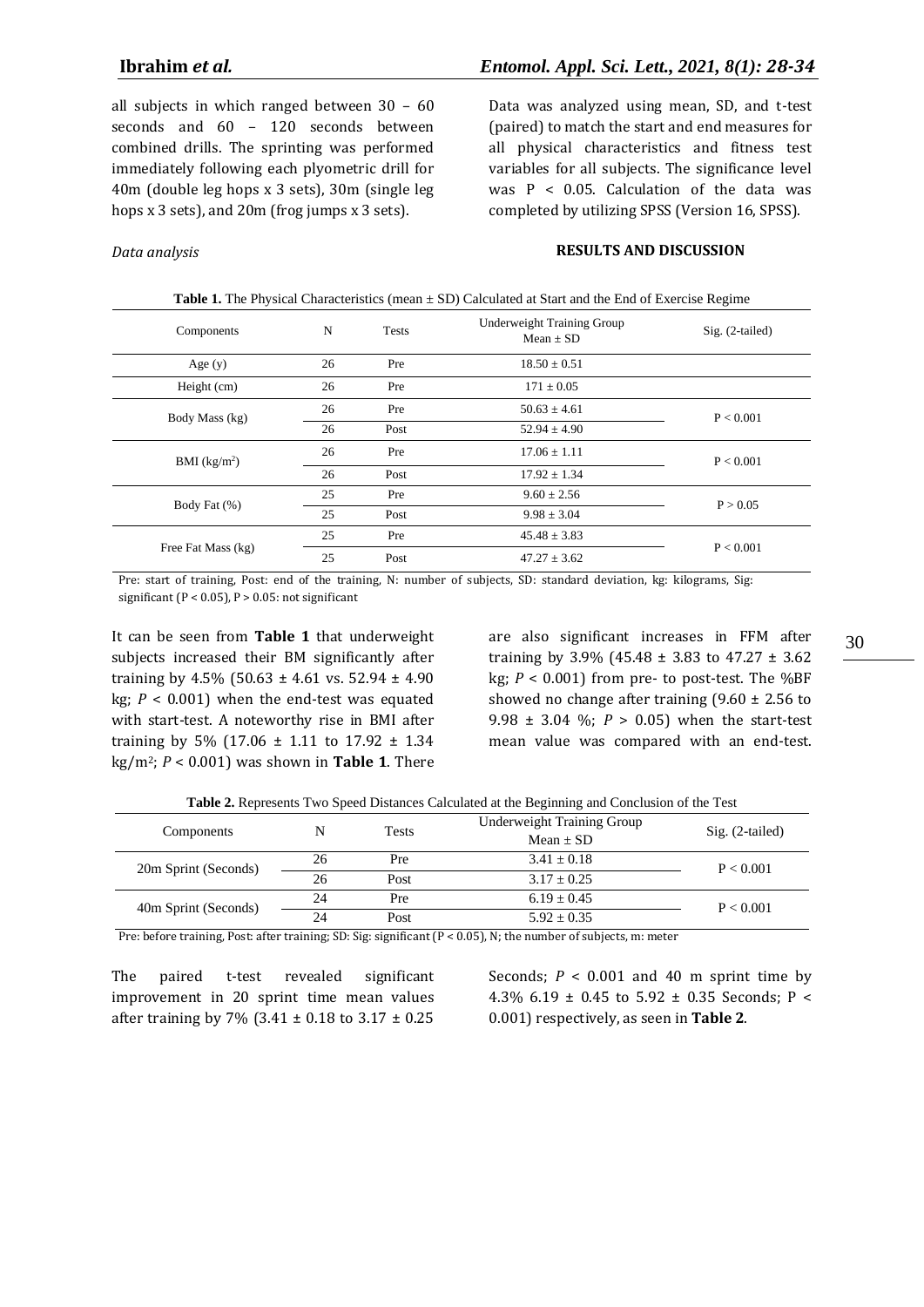

**Illinois Agility Test** 

**Figure 1.** Illinois Agility Test Means (± SD) Calculated at Pre- and Post-exercise

**Figure 1.** Indicated that underweight subjects significantly decreased their agility mean values after training by 3.8% (18.05  $\pm$  0.81 to 17.35  $\pm$ 0.73 Seconds;  $P < 0.001$ ) when pre-test was equated with a post-test.

The present research work evaluated the impact of pooled soccer, plyometric, and sprint exercise regime on speed and agility among underweight males. The key results of this investigation revealed that after six weeks of combined workout, underweight participants improved their physical characteristics (BM, BMI, and FFM) and fitness variables (20m sprint, 40m sprint, and agility) significantly. These results are interesting because the underweight subject's body mass increased by 2.31kg and FFM by 1.79 kg. However, the % BF increased slightly by 0.520 kg insignificantly. This is evident that underweight subjects gain more muscle mass which may enhance muscle power and lead to an improvement in speed and agility. Substantial hypertrophy can be brought by the execution of plyometric exercise alone [32].

The result of 20m sprint time was in agreement with several previous studies [12, 13, 33, 34]. However, one study was not in agreement with this finding which found out that training groups have similar sprint time values after training [35]. Thomas correlated the impact of 2 plyometric exercise packages on power and agility in young football players. The conflict between Thomas and our study may be due to the use of similar plyometric drill techniques; drop jumps and countermovement jumps [35], small sample size (12 subjects in both groups) [36], and different subject types (trained soccer players) by Thomas. 20m sprint represents the acceleration period; in this stage, the hip and the knee extensors were the main body parts used mostly by the subjects to accelerate speed [21, 37]. The underweight subjects' trained 12 training sessions by plyometric drills (single leg hops, double leg hops, and frog jumps) and uses short sprint bouts such as 20m and 30m. These exercise approaches strengthen the hip and knee extensors and participated in influencing the exercise benefits of enhanced accomplishment amongst the underweight subjects. The other reason may be the reduction in ground interaction times from < 200 milliseconds at acceleration stage to < 100 milliseconds at maximum speed [38]. The result of the 40m sprint in our study was analogous to the outcomes of several previous investigations that studied the effects of different training regimens [8, 10, 15, 16, 34, 39]. Mero *et al*. (1992) and Wiemann & Tidow, (1995) established that the hip and ankle extensors were the chief contributing parts of the body in the maximum phase (40m sprint) which may advance power by sprinting and plyometric exercise regime [21, 22].

Agility is the ability of the body to modify the pathand is influenced by acceleration and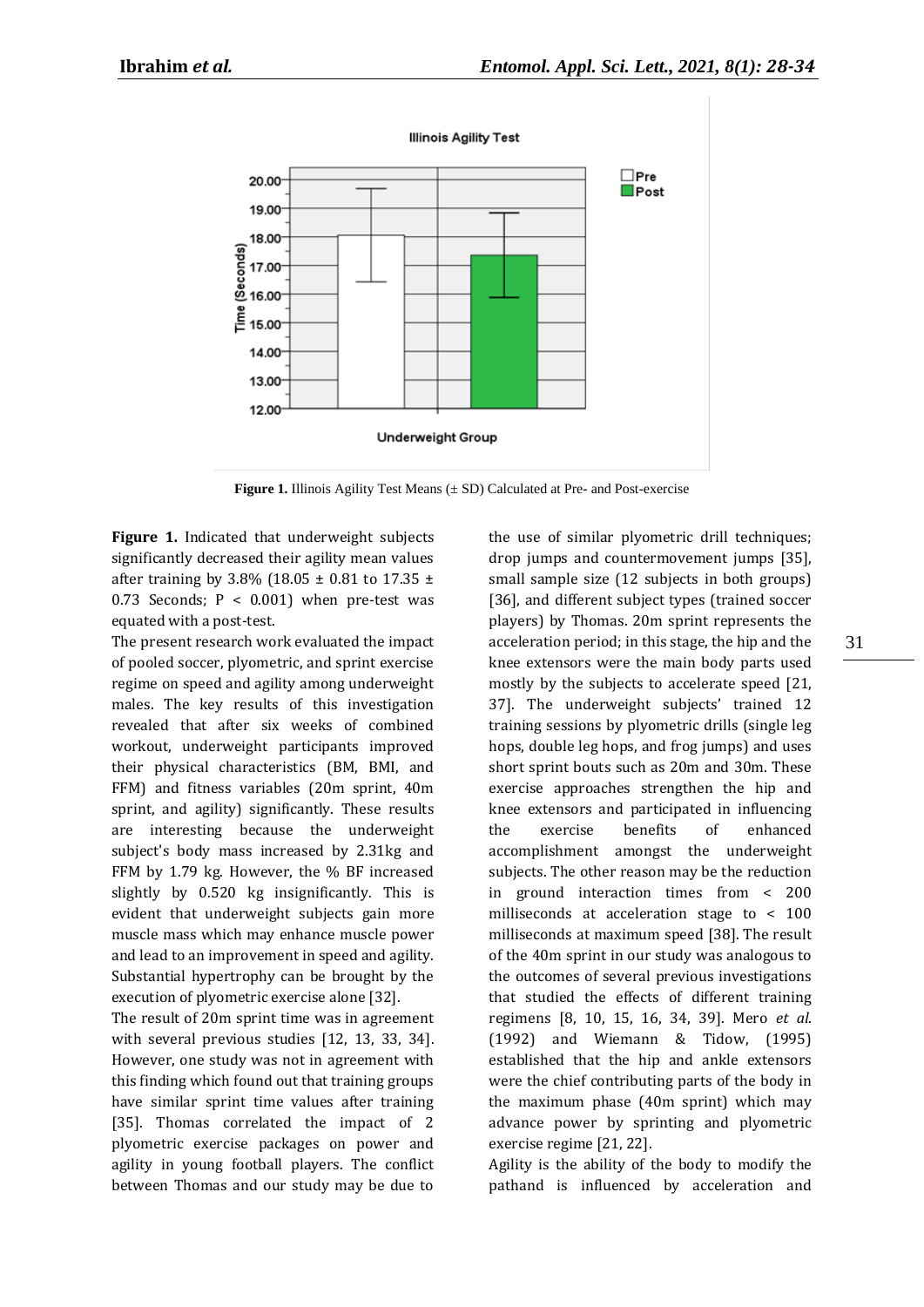deceleration stages of speed [38]. The result of Illinois agility time is in agreement with the earlier research works [6, 12, 17, 18, 35, 40]. Investigation of two studies established the influence of plyometric exercise intervention on the Illinois agility test [17, 18]. The enhancement in agility can be credited to better motor recruitment of neural adaptation [18], muscle hypertrophy [32], and Knee extensor strength [21, 37]. The development of coordination between the CNS signals and proprioceptive feedback brings neural adaptation [19].

# **CONCLUSION**

It is established that 6 weeks of pooled soccer, plyometric, and sprint excise intervention induce outstanding training effects on 20m, 40m sprint, and agility performances by showing greater improvement from pre- to post-test among underweight male participants.

**ACKNOWLEDGMENTS:** The Authors than all the participants for their cooperation.

# **CONFLICT OF INTEREST:** None.

# **FINANCIAL SUPPORT:** None.

**ETHICS STATEMENT:** Hereby, I, Syed Ibrahim consciously assure that for the manuscript "Influence of pooled Soccer plyometric and spring training on speed and agility of underweight", the following is fulfilled:

- 1. This material is the authors' own original work, which has not been previously published elsewhere.
- 2. The paper is not currently being considered for publication elsewhere.
- 3. The paper reflects the authors' own research and analysis in a truthful and complete manner.
- 4. The paper properly credits the meaningful contributions of co-authors and coresearchers.

# **REFERENCES**

1. Ibrahim S, Ahmed SA, Ahmed SM, Ahmed SK. Football Plyometric and sprint training on Hormones and Fitness elements among underweight College students. Entomol Appl Sci Lett. 2020;7(3):23-31.

- 2. Bangsbo J, Nørregaard L, Thorsø F. Activity profile of competition soccer. Can J Sport Sci. 1991;16(2):110-6.
- 3. Reilly T, Thomas V. A motion analysis of work-rate in different positional roles in professional football match play. J Hum Mov Stud. 1976;2:87-9.
- 4. Ibrahim S, Azhar SA. Performance-Related Fitness Variables, and Metabolic and Physiological Components among Athletes. Int J Pharm Res Allied Sci. 2020;9(2):85-90.
- 5. Stølen T, Chamari K, Castagna C, Wisløff U. Physiology of Soccer. Sports Med. 2005;35(6):501-36.
- 6. Kumar R. The effect of 6-week plyometric training pro-gram on maximal vertical jumping height of collegiate level soccer players. Int J Appl Res. 2015;1:385-9.
- 7. Impellizzeri FM, Rampinini E, Castagna C, Martino F, Fiorini S, Wisloff U. Effect of plyometric training on sand versus grass on muscle soreness and jumping and sprinting ability in soccer players. Br J Sports Med. 2008;42(1):42-6.
- 8. Taheri E, Asghar N, Khoshnam E. The effect of 8 weeks of plyometric and resistance training on agility, speed and explosive power in soccer player. Eur J Exp Biol. 2014;4(1):383-6.
- 9. Singh D. Singh S. Effects of vertical and horizontal plyometric exercises on running speed. Hum Movement. 2013;14(2):144-7.
- 10. Chelly MS, Ghenem M, Abid K, Hermassi S, Tabka Z, Shephard R. Effects of in-Season Short-Term Plyometric Training Program on Leg Power, Jump- and Sprint Performance of Soccer Players. J Strength Cond Res. 2010;24(10);2670-6.
- 11. Herrero JA, Izquierdo M, Maffiuletti NA, García-López J. Electromyostimulation and Plyometric Training Effects on Jumping and Sprint Time. Int J Sports Med. 2006;27(7):533-9.
- 12. Markovic G, Jukic I, Milanovic D, Metikos D. Effects of sprint and plyometric training on muscle function and athletic performance. J Strength Cond Res. 2007;21(2):543-9.
- 13. de Villarreal ES, Kellis E, Kraemer WJ, Izquierdo M. Determining variables of plyometric training for improving vertical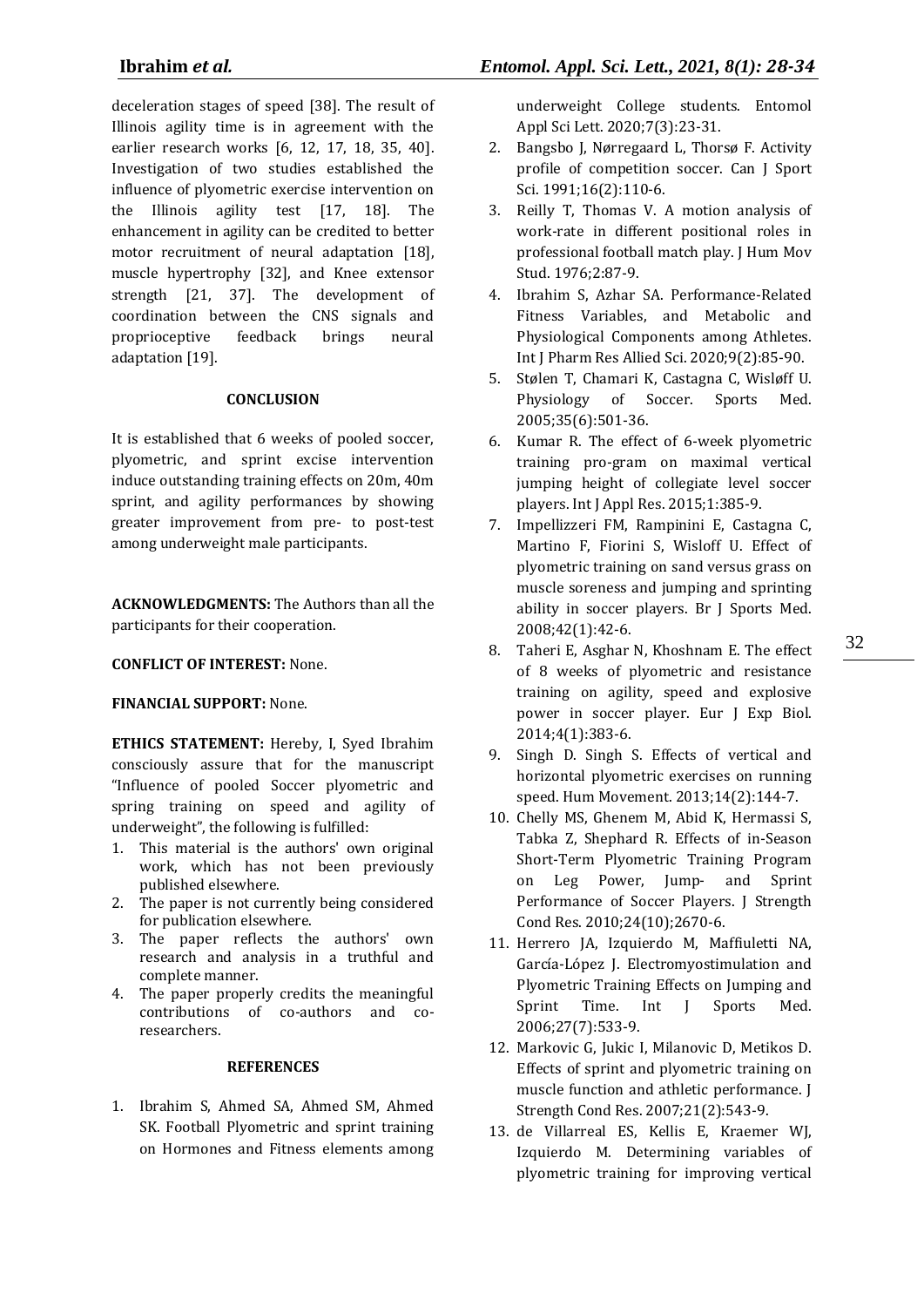jump height performance: a meta-analysis. J Strength Cond Res. 2009;23(2):495-506.

- 14. Haghighi A, Moghadasi M, Nikseresht A, Torkfar A, Haghighi M. Effects of plyometric versus resistance training on sprint and skill performance in young soccer players. Eur J Exp Biol. 2012;2(6):2348-51.
- 15. Rimmer E, Sleivert G. Effects of a plyometrics intervention program on sprint performance. J Strength Cond Res. 2000;14(3):295-301.
- 16. Robert A, Murugavel K. Effect of plyometric resistance and sprint training on acceleration speed flight time and jump height of male basketball players. Int J Life Sci Educ Res. 2013;1(3):105-9.
- 17. Váczi M, Tollár J, Meszler B, Juhász I, Karsai I. Short-Term High Intensity Plyometric Training Program Improves Strength, Power and Agility in Male Soccer Players. J Hum Kinet. 2013;36:17-26.
- 18. Miller MG, Herniman JJ, Ricard MD, Cheatham CC, Michael TJ. The effects of a 6 week plyometric training program on agility. J Sports Sci Med. 2006;5(3):459-65.
- 19. Craig BW. What is the scientific basis of speed and agility? Strength Cond. 2004;26(3):13-4.
- 20. Ross RE, Ratamess NA, Hoffman JR, Faigenbaum AD, Kang J, Chilakos A. The effects of treadmill sprint training and resistance training on maximal running velocity and power. J Strength Cond Res. 2009;23(2):385-94.
- 21. Mero A, Komi PV, Gregor RJ. Biomechanics of sprint running. Sports Med. 1992;13(6):376-92.
- 22. Wiemann K, Tidow G. Relative activity of hip and knee extensors in sprinting implications for training. New Stud Athletics. 1995;10(1):29-49.
- 23. Marques MC, Pereira A, Reis IG, van den Tillaar R. Does an in-season 6-week combined sprint and jump training program improve strength-speed abilities and kicking performance in young soccer players? J Hum Kinet. 2013;39:157-66.
- 24. Nuttall FQ. Obesity, BMI, and Health: A Critical Review. Nutr Today. 2015;50(3):117-28.
- 25. Xu R, Huang F, Zhang S, Lv Y, Liu Q. Thyroid function, body mass index, and metabolic

risk markers in euthyroid adults: a cohort study. BMC Endocr Disord. 2019;19(1):1-9.

- 26. Kushi LH, Byers T, Doyle C, Bandera EV, McCullough M, McTiernan A, et al. American Cancer Society Guidelines on Nutrition and Physical Activity for cancer prevention: reducing the risk of cancer with healthy food choices and physical activity. CA Cancer J Clin. 2006;56(5):254-81.
- 27. Hira SK, Dupont HL, Lanjewar DN, Dholkia YN. Severe weight loss: the predominant clinical presentation of tuberculosis in patients with HIV infection in India. Nat Med J India. 1998;11:256-8.
- 28. Ibrahim S, Al-Ameer A, Abu-Hilal H, Allen J, Watkins P. Effect of Protein Supplementation Plus Hyper-Caloric intake and Exercise on Hypertrophy, Hormones and Energy components among Underweight Males. Int J Pharm Res Allied Sci. 2020;9(3):143-53.
- 29. Almaiman A, Al Wutayd O. Assessment of the Side Effects of Random Weight-loss Diet Programs (protein-based) on Health in a Saudi Community. Int J Pharm Phytopharmacol Res. 2019;9(6):39-46.
- 30. Mahassni SH, Munshi MA. Ground lepidium sativum linn mixed with the regular diet of rats leads to increased body weight and body weight gain. Pharmacophore. 2019;10(4):49-56.
- 31. Siri WE. Techniques for Measuring Body Composition. In Edition Washington DC: National Academy of Sciences, National Research Council, 1961.
- 32. Malisoux, L, Marc F, Henri N, Daniel T. Stretch-shortening cycle exercises: an effective training paradigm to enhance power output of human single muscle fibers. J Appl Physiol. 2006;100(3):771-9.
- 33. Herrero AJ, Martín J, Martín T, Abadía O, Fernández B, García-López D. Short-term effect of plyometrics and strength training with and without superimposed electrical stimulation on muscle strength and anaerobic performance: A randomized controlled trial. Part II. J Strength Cond Res. 2010;24(6):1616-22.
- 34. Ratamess NA, Kraemer WJ, Volek JS, French DN, Rubin MR, Gomez AL, et al. The effects of ten weeks of resistance and combined plyometric/sprint training with the